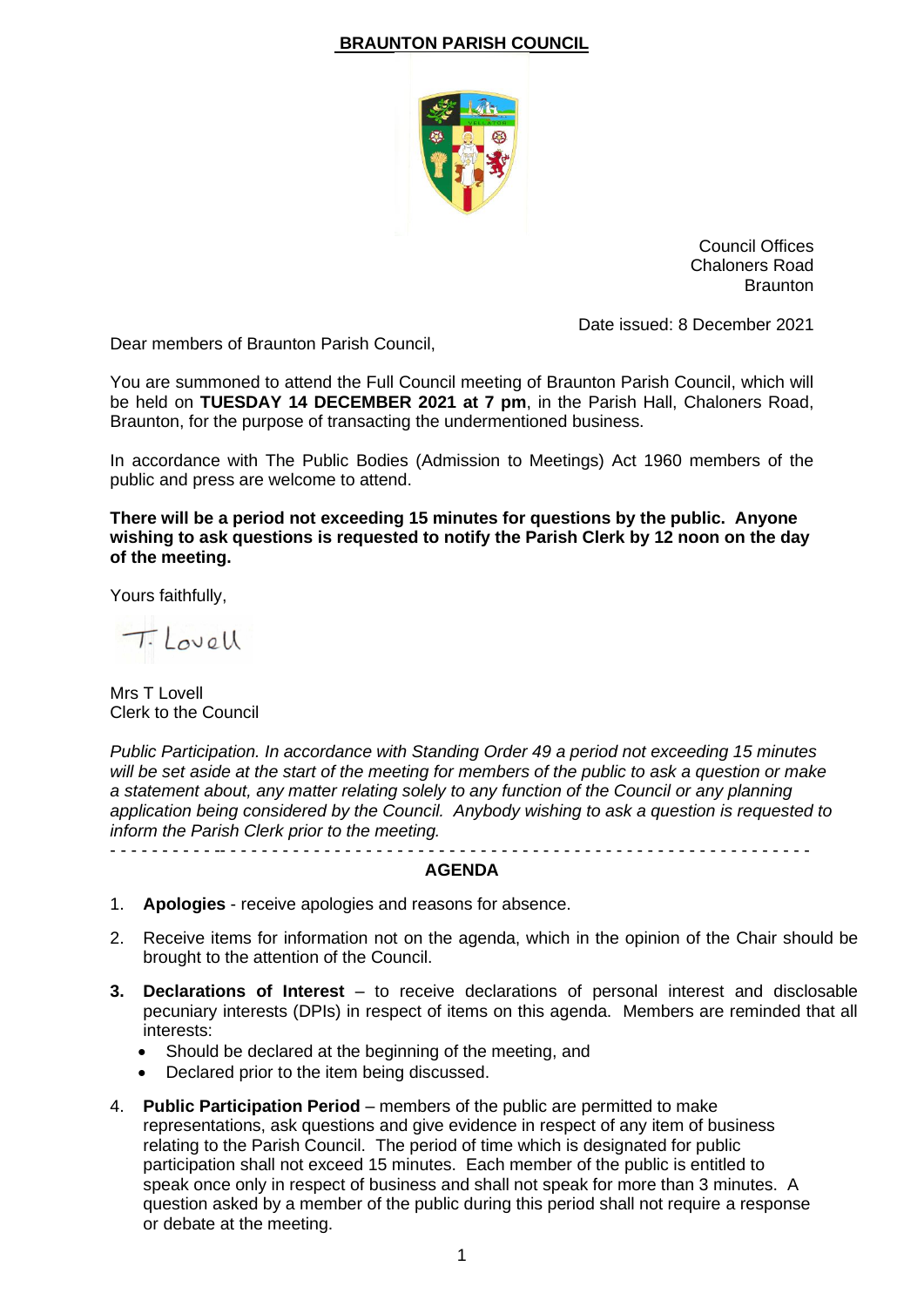5. **Requests for Dispensation** - consider requests received for dispensation(s).

## 6. **Minutes** –

- a) Approve and sign Minutes of the Council meeting held on 9 November 2021, attached.
- b) To receive and adopt Minutes and recommendations contained therein of the Finance and Administration Committee meeting held on 8 December 2021, attached
- c) To receive and adopt Minutes and recommendations contained therein of the Property Committee meeting held on 7 December 2021.
- d) To receive and adopt Minutes and recommendations contained therein of the Parks and Gardens Committee meeting held on 6 December 2021, attached
- 7. **DEFER Action Sheet** see attached.
- 8. **DEFER Police Report** receive latest newsletter.
- 9. **DEFER Report from Devon County Councillor** receive Devon County Councillor.
- 10. **DEFER Report from North Devon Councillors** receive North Devon District Councillors.
- 11. **DEFER UNESCO North Devon Biosphere** Receive Andy Bell, UNESCO World Biosphere Reserve Co-ordinator to update on the work and recent funding secured by the North Devon Biosphere.
- 12. **DEFER Anti-Social Behaviour** 
	- a. Receive Stg. Dave Thubron, Devon and Cornwall Police regarding anti-social behaviour in Braunton.
	- b. Receive Mick Harrison, Police and Crime Commissioner's Office regarding the Councillor Advocate Scheme.
- 13. **DEFER Braunton Neighbourhood Plan** Receive update from the Braunton Neighbourhood Plan Steering Group, attached.
- 14. **Planning –** North Devon Council the determining Authority, has asked for comments from this Parish Council on the following applications (click on the application number to view the Application):
	- (a) [74399](https://planning.northdevon.gov.uk/Planning/Display/74399) **Proposal:** Rear dormer extension, front dormer, conversion of integral garage to habitable rooms, new windows and doors. **Location:** 21 Stallards, Braunton, Devon EX33 1BP **Applicant:** Mr & Mrs Russell
	- (b) [74411](https://planning.northdevon.gov.uk/Planning/Display/74399) **Proposal:** Demolition of existing buildings & erection of 25 affordable rented flats & 4 shared ownership homes. **Location:** Mariners Close, South Street, Braunton, Devon EX33 2BY **Applicant:** North Devon Homes
	- (c) [74433](https://planning.northdevon.gov.uk/Planning/Display/74433) **Proposal:** Single storey rear extension to dwelling together with conversion of garage into an extra bedroom for the property. **Location:** 20 Mint Park Road, Braunton, Devon EX33 1LE **Applicant:** Mr Tim Kirkman
	- (d) [74128](https://planning.northdevon.gov.uk/Planning/Display/74128) **Proposal:** South Lobb house: demolition of rear extension & erection of a two-storey replacement, side two storey extension, general internal remodelling, raised terrace over existing porch, new windows throughout. Demolition of outbuilding and replacement with single storey outbuilding housing pool plant, wc & changing area. New entrance off existing lane to create a separate parking and turning area away from existing holiday accommodation. South Lobb Cottage: Implementation of new raised terrace and removal of existing window in favour of a door providing access to terrace itself. **Location:** South Lobb Cottage, Braunton, Devon EX33 1JF **Applicant:** Mr & Mrs Pavitt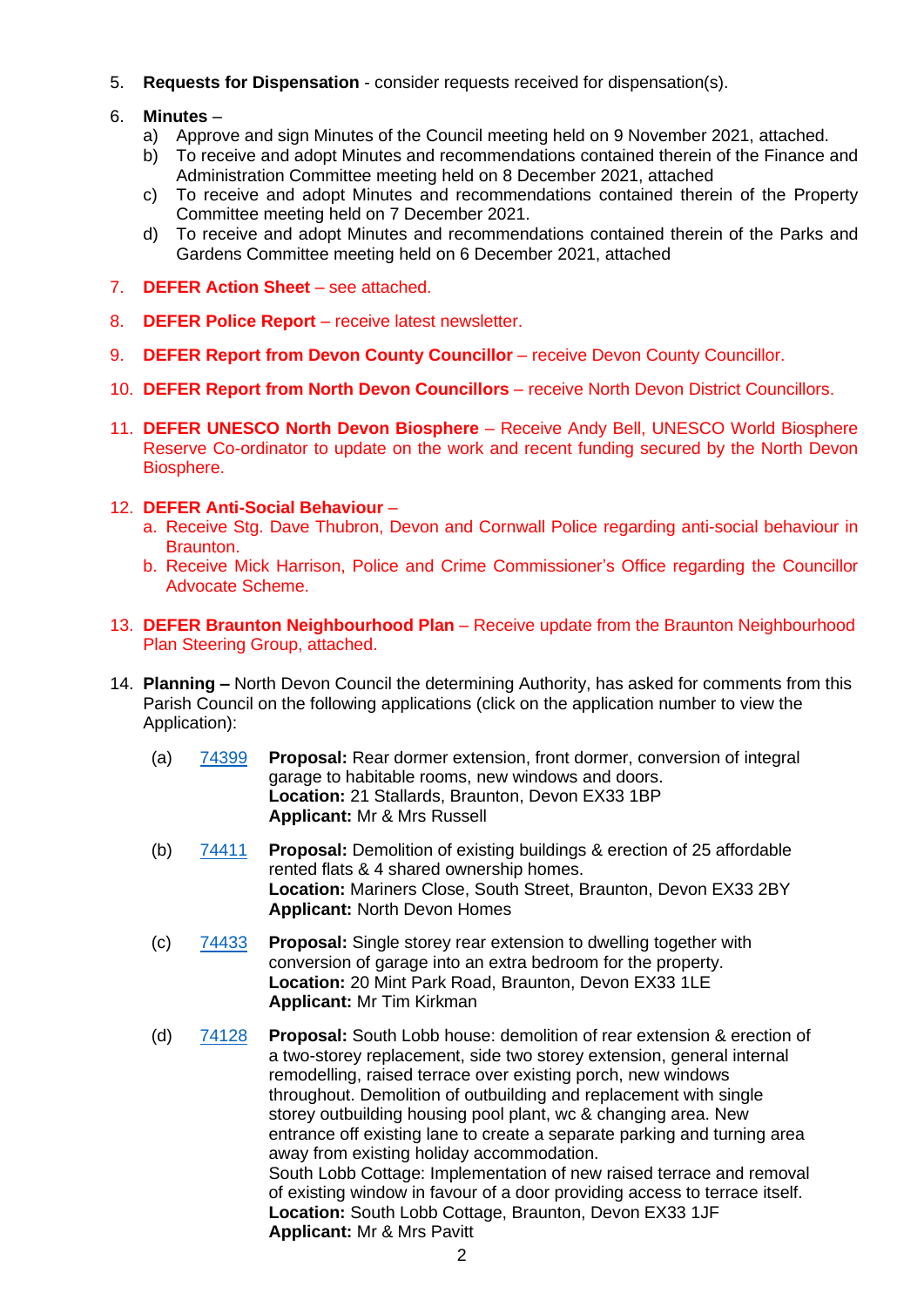- (e) [74475](https://planning.northdevon.gov.uk/Planning/Display/74475) **Proposal:** Erection of 2 dwellings. **Location:** Land to front of Green Valleys, Lower Park Road, Braunton, Devon EX33 2LH **Applicant:** Mr & Mrs Reid
- (f) [74264](https://planning.northdevon.gov.uk/Planning/Display/74264) **Proposal:** Listed building consent for repair, improvements and internal alterations. **Location:** Warren Farm, Saunton, Braunton, Devon EX33 1LP **Applicant:** Christie Estate

## 15. **DEFER North Devon Council – Planning Decisions**

- 74121 Description: Single storey front extension (alterations to previous application 70125) and extension to parking area. Site Address: 3 South Park, Braunton, EX33 2HT Applicant: Mrs Z Tanner Decision: APPROVED Decision Date: 15/11/21
- 74115 Description: Outline application for erection 1 dwelling (all matters reserved) Site Address: 1 Willoway Grove, Braunton, Devon, EX33 1AT Applicant: Mrs Vicky Irwin Decision: REFUSED Decision Date: 19/11/21
- 74021 Description: Variation of condition 2 (approved plans) attached to planning permission 72120 (Change of use and conversion of building to create a residential dwelling) to allow for internal alterations to layout an additional area to the rear side. Site Address: Land adjacent to Tennis Court Cottage, Saunton, Braunton, EX33 1LJ. Applicant: Mr Mark Randall Decision: APPROVED Decision Date: 15/11/21
- 74137 Description: Variation of condition 2 (approved plans) planning permission 70168 (extension to dwelling to create additional living space) to allow for changes in design to single storey with flat roof. Site Address: 2 Goodgates Crescent, Braunton, Devon, EX33 1DD Applicant: Ms Victoria Johnston Decision: APPROVED Decision Date: 25/11/21
- 73542 Description: Erection of a dwelling and access track. Site Address: The Stables, Saunton Road, Braunton, Devon, EX33 1HG. Applicant: Peter Caswell Decision: APPROVED Decision Date: 26/11/21
- 74012 Description: Construction of a dormer window at the rear of the property. Site Address: 40 West Park, Braunton, Devon, EX33 1EY Applicant: DP Build Ltd Decision: NOT REQUIRED Decision Date: 22/11/21
- 74124 Description: First floor extension over existing porch to form ensuite to master bedroom.